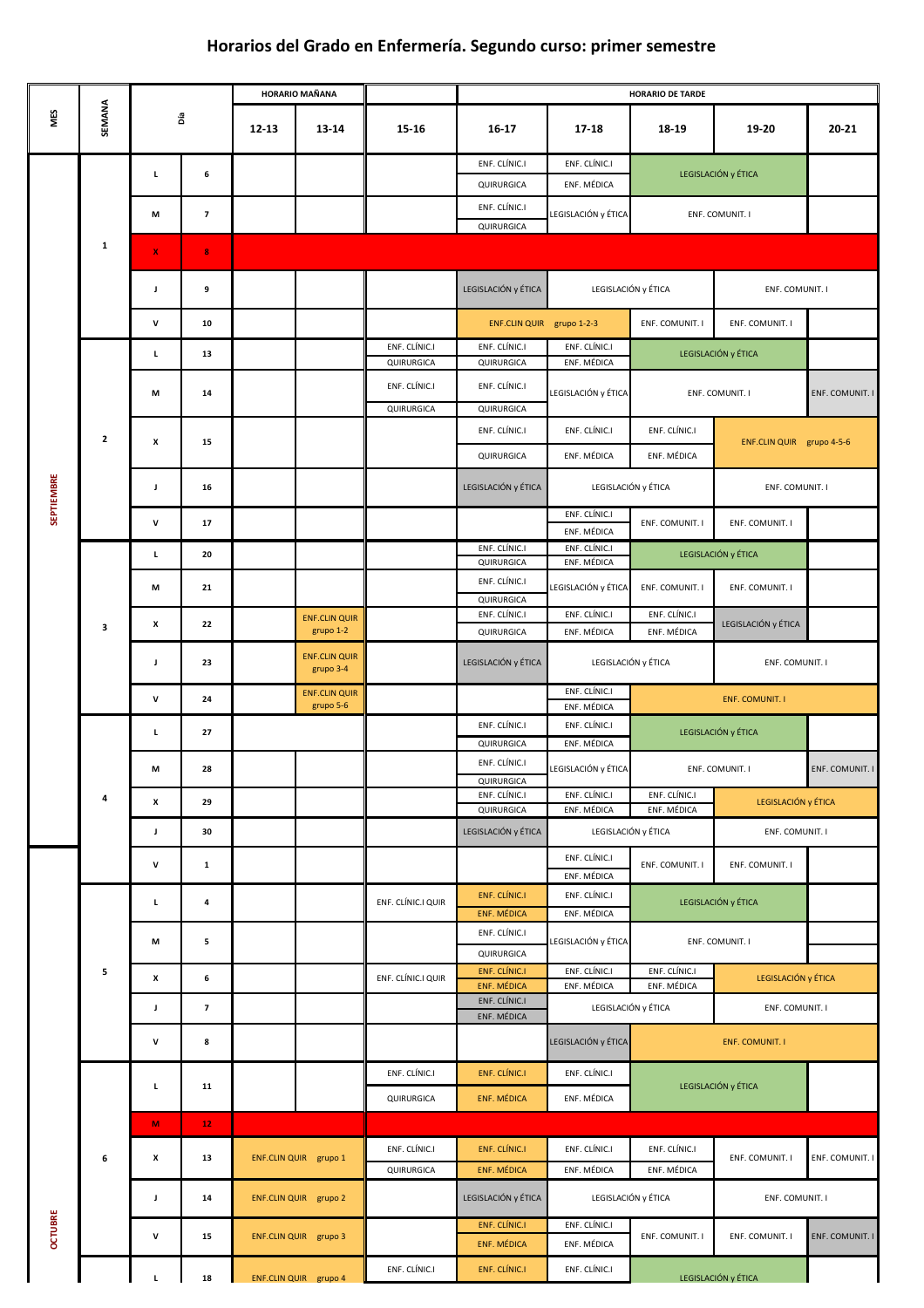## **Horarios del Grado en Enfermería. Segundo curso: primer semestre**

|  |                         |                    |    |                              |                        | QUIRURGICA                  | <b>ENF. MÉDICA</b>          | ENF. MÉDICA         |                     |                        |                        |  |
|--|-------------------------|--------------------|----|------------------------------|------------------------|-----------------------------|-----------------------------|---------------------|---------------------|------------------------|------------------------|--|
|  |                         | M                  | 19 | ENF.CLIN QUIR grupo 5        |                        | ENF. CLÍNIC.I               | ENF. CLÍNIC.I               | LEGISLACIÓN y ÉTICA | ENF. COMUNIT. I     |                        | ENF. CLÍNIC.I          |  |
|  |                         |                    |    |                              |                        | <b>QUIRURGICA</b>           | QUIRURGICA                  |                     |                     |                        | ENF. MÉDICA            |  |
|  | $\overline{\mathbf{z}}$ |                    |    |                              |                        | ENF. CLÍNIC.I               | <b>ENF. CLÍNIC.I</b>        | ENF. CLÍNIC.I       | ENF. CLÍNIC.I       |                        |                        |  |
|  |                         | X                  | 20 | <b>ENF.CLIN QUIR grupo 6</b> |                        | QUIRURGICA                  | ENF. MÉDICA                 | ENF. MÉDICA         | ENF. MÉDICA         | LEGISLACIÓN y ÉTICA    |                        |  |
|  |                         | L                  | 21 |                              |                        |                             | LEGISLACIÓN y ÉTICA         | LEGISLACIÓN y ÉTICA |                     | ENF. COMUNIT. I        |                        |  |
|  |                         |                    |    |                              |                        |                             | ENF. CLÍNIC.I               | ENF. CLÍNIC.I       |                     |                        |                        |  |
|  |                         | $\mathbf v$        | 22 |                              |                        |                             | <b>ENF. MÉDICA</b>          | ENF. MÉDICA         |                     | <b>ENF. COMUNIT. I</b> |                        |  |
|  |                         |                    | 25 | <b>ENF. COMUNIT.</b>         | <b>ENF. COMUNIT. I</b> |                             | ENF. CLÍNIC.I               | ENF. CLÍNIC.I       | LEGISLACIÓN y ÉTICA |                        |                        |  |
|  |                         |                    |    |                              |                        |                             | QUIRURGICA                  | ENF. MÉDICA         |                     |                        |                        |  |
|  |                         | M                  | 26 | <b>ENF. COMUNIT.</b>         | <b>ENF. COMUNIT. I</b> | ENF. CLÍNIC.I<br>QUIRURGICA | ENF. CLÍNIC.I<br>QUIRURGICA | LEGISLACIÓN y ÉTICA | ENF. COMUNIT. I     | ENF. COMUNIT. I        |                        |  |
|  |                         | $\pmb{\mathsf{x}}$ | 27 | <b>ENF. COMUNIT</b>          | <b>ENF. COMUNIT. I</b> | ENF. CLÍNIC.I               | ENF. CLÍNIC.I               | ENF. CLÍNIC.I       | ENF. CLÍNIC.I       |                        |                        |  |
|  | 8                       |                    |    |                              |                        | QUIRURGICA                  | <b>ENF. MÉDICA</b>          | ENF. MÉDICA         | ENF. MÉDICA         | LEGISLACIÓN y ÉTICA    |                        |  |
|  |                         | J                  | 28 | <b>ENF. COMUNIT.</b>         | <b>ENF. COMUNIT. I</b> |                             | LEGISLACIÓN y ÉTICA         | LEGISLACIÓN y ÉTICA |                     | ENF. COMUNIT. I        |                        |  |
|  |                         |                    |    | <b>ENF. COMUNIT.</b>         | <b>ENF. COMUNIT. I</b> |                             | ENF. CLÍNIC.I               | ENF. CLÍNIC.I       | ENF. CLÍNIC.I       |                        |                        |  |
|  |                         | $\mathbf{V}$       | 29 |                              |                        |                             | <b>ENF. MÉDICA</b>          | ENF. MÉDICA         | ENF. MÉDICA         | ENF. COMUNIT. I        | <b>ENF. COMUNIT. I</b> |  |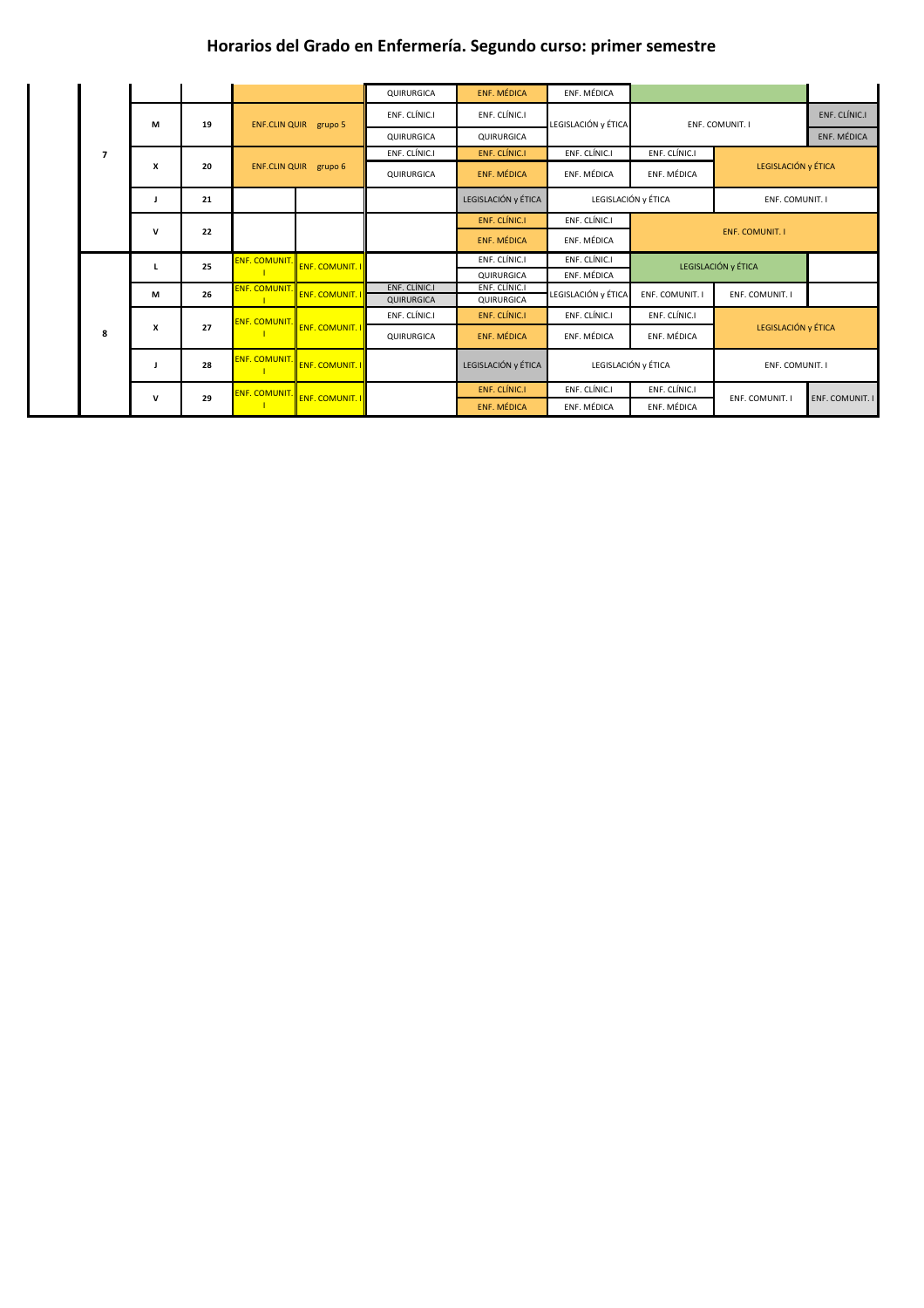|         | SEMANA         | Día          |                | HORARIO MAÑANA                         |               |                                                                        |                                    |                                                                                                       | HORARIO DE TARDE |           |                         |                              |       |           |
|---------|----------------|--------------|----------------|----------------------------------------|---------------|------------------------------------------------------------------------|------------------------------------|-------------------------------------------------------------------------------------------------------|------------------|-----------|-------------------------|------------------------------|-------|-----------|
| NES     |                |              |                | $9 - 10$                               | $10 - 11$     | $11 - 12$                                                              | $12 - 13$                          | $13 - 14$                                                                                             | $14 - 15$        | $16 - 17$ | $17 - 18$               | 18-19                        | 19-20 | $20 - 21$ |
| ENERO   |                | L            | 24             | <b>NUTRICIÓN Y</b><br>DIETÉTICA        | E. MAT-INF. I | <b>FARMACOLO</b><br>GÍA                                                |                                    | FARMACOLOGÍA GRUPO 5-6                                                                                |                  |           |                         |                              |       |           |
|         |                | M            | 25             | <b>NUTRICIÓN Y</b>                     | E. MAT-INF. I | <b>FARMACOLO</b>                                                       |                                    | FARMACOLOGÍA GRUPO 3-4                                                                                |                  |           |                         | EN. CLÍNICA EN. CLÍNICA      |       |           |
|         | $\mathbf{1}$   | X            | 26             | <b>DIETÉTICA</b><br>NUTRICIÓN Y        | E. MAT-INF. I | GÍA<br><b>FARMACOLO</b>                                                |                                    | FARMACOLOGÍA GRUPO 1-2                                                                                |                  |           |                         |                              |       |           |
|         |                |              |                | DIETÉTICA<br><b>NUTRICIÓN Y</b>        |               | GÍA<br><b>FARMACOLO</b>                                                |                                    |                                                                                                       |                  |           |                         |                              |       |           |
|         |                |              | 27             | <b>DIETÉTICA</b>                       | E. MAT-INF. I | GÍA                                                                    |                                    | FARMACOLOGÍA GRUPO 5-6 AULA INF.                                                                      |                  |           |                         |                              |       |           |
|         |                | $\mathbf{V}$ | 28             | NUTRICIÓN Y                            |               | <b>FARMACOLO</b>                                                       |                                    |                                                                                                       |                  |           |                         |                              |       |           |
|         |                | L            | 31             | <b>DIETÉTICA</b>                       | E. MAT-INF. I | GÍA                                                                    |                                    | FARMACOLOGÍA GRUPO 3-4                                                                                | AULA INF.        |           |                         |                              |       |           |
|         |                | M            | $\mathbf{1}$   | NUTRICIÓN Y<br><b>DIETÉTICA</b>        | E. MAT-INF. I | <b>FARMACOLO</b><br>GÍA                                                |                                    | FARMACOLOGÍA GRUPO 1-2 AULA INF.                                                                      |                  |           | EN. CLÍNICA EN. CLÍNICA |                              |       |           |
|         | $\overline{2}$ | X            | $\overline{2}$ | <b>NUTRICIÓN Y</b><br><b>DIETÉTICA</b> | E. MAT-INF. I | <b>FARMACOLO</b><br>GÍA                                                |                                    | FARMACOLOGÍA GRUPO 5-6<br>EN. CLÍNICA II G 1                                                          |                  |           |                         |                              |       |           |
|         |                |              | $\overline{3}$ | <b>NUTRICIÓN Y</b>                     | E. MAT-INF. I | <b>FARMACOLO</b>                                                       |                                    | FARMACOLOGÍA GRUPO 3-4                                                                                |                  |           |                         |                              |       |           |
|         |                |              |                | <b>DIETÉTICA</b>                       |               | GÍA<br>NUTRICIÓN Y FARMACOLO EN. CLÍNICA                               |                                    | EN. CLÍNICA II G 2                                                                                    |                  |           | FARMACOLOGÍA GRUPO 5-6  | <b>AULA</b>                  |       |           |
|         |                | $\mathsf{V}$ | 4              | DIETÉTICA                              | GÍA           | $\mathbf{II}$                                                          |                                    | FARMACOLOGÍA GRUPO 3-4 AULA INF.                                                                      |                  |           | INF.                    |                              |       |           |
|         |                | L            | $\overline{7}$ | NUTRICIÓN Y<br><b>DIETÉTICA</b>        | E. MAT-INF. I | FARMACOLO<br>GÍA                                                       |                                    | FARMACOLOGÍA GRUPO 1-2 AULA INF.<br>NUTRICIÓN Y DIETÉTICA GRUPOS 5-6                                  |                  |           |                         |                              |       |           |
|         |                | M            | 8              | <b>DIETÉTICA</b>                       |               | NUTRICIÓN Y E. MAT-INF. I FARMACOLO<br>GÍA                             |                                    | FARMACOLOGÍA GRUPO 1-2<br>NUTRICIÓN Y DIETÉTICA GRUPO 5-6 AULA<br>INF.                                |                  |           |                         | EN. CLÍNICA EN. CLÍNICA      |       |           |
|         | 3              | X            | 9              | <b>NUTRICIÓN Y</b><br>DIETÉTICA        | E. MAT-INF. I | GÍA                                                                    |                                    | FARMACOLO NUTRICIÓN Y DIETÉTICA GRUPO 5-6 AULA INF<br>EN. CLÍNICA II G3                               |                  |           |                         |                              |       |           |
|         |                | J.           | 10             | NUTRICIÓN Y<br><b>DIETÉTICA</b>        | E. MAT-INF. I | <b>FARMACOLO</b><br>GÍA                                                |                                    | NUTRICIÓN Y DIETÉTICA G5 AULA INF<br>EN. CLÍNICA II G 4                                               |                  |           |                         |                              |       |           |
|         |                | $\vee$       | 11             | <b>DIETÉTICA</b>                       | GÍA           | NUTRICIÓN Y FARMACOLO EN. CLÍNICA<br>$\mathbf{II}$                     |                                    | NUTRICIÓN Y DIETÉTICA G6<br>FARMACOLOGÍA 3-4 Hora 12-<br>13:30                                        |                  |           |                         |                              |       |           |
|         | 4              | L            | 14             | <b>NUTRICIÓN Y</b><br><b>DIETÉTICA</b> | E. MAT-INF. I | <b>FARMACOLO</b><br>GÍA                                                |                                    | NUTRICIÓN Y DIETÉTICA G3-G4<br><b>FARMACOLOGIA5-6 Hora 12-</b>                                        |                  |           |                         |                              |       |           |
|         |                | M            | 15             | NUTRICIÓN Y<br><b>DIETÉTICA</b>        | E. MAT-INF. I | FARMACOLO<br>GÍA                                                       |                                    | 13:30<br>NUTRICIÓN Y DIETÉTICA G3-G4 AULA INF.<br>FARMACOLOGÍA 1-2 Hora 12-                           |                  |           | Ш                       | EN. CLÍNICA EN. CLÍNICA<br>Ш |       |           |
| FEBRERO |                | X            | 16             | NUTRICIÓN Y<br><b>DIETÉTICA</b>        |               | E. MAT-INF. I FARMACOLO<br>GÍA                                         |                                    | 13:30<br>NUTRICIÓN Y DIETÉTICA G3-G4 AULA INF.<br><b>FARMACOLOGIA 1-2 Hora 12-</b>                    |                  |           |                         |                              |       |           |
|         |                |              | 17             | <b>NUTRICIÓN Y</b><br><b>DIETÉTICA</b> | E. MAT-INF. I | <b>FARMACOLO</b><br>GÍA                                                |                                    | 13:30<br>NUTRICIÓN Y DIETÉTICA G3 AULA INF.<br>FARMACOLOGÍA 3-4 Hora 12-<br>13:30                     |                  |           |                         |                              |       |           |
|         |                | V            | 18             | DIETÉTICA                              | GÍA           | NUTRICIÓN Y FARMACOLO EN. CLÍNICA<br>$\mathbf{\mathsf{H}}$             |                                    | NUTRICIÓN Y DIETÉTICA G4 AULA INF.                                                                    |                  |           |                         |                              |       |           |
|         | 5              |              | 21             | <b>DIETÉTICA</b>                       |               | GÍA                                                                    |                                    | NUTRICIÓN Y DIETÉTICA G 1-2<br>NUTRICIÓN Y E. MAT-INF. I FARMACOLO FARMACOLOGÍA 5-6 Hora 12-<br>13:30 |                  |           |                         |                              |       |           |
|         |                | M            | 22             | NUTRICIÓN Y<br><b>DIETÉTICA</b>        | E. MAT-INF. I | FARMACOLO<br>GÍA                                                       |                                    | NUTRICIÓN Y DIETÉTICA G 1-2 AULA INF.<br>EN. CLÍNICA II G 5                                           |                  |           | EN. CLÍNICA EN. CLÍNICA | Ш.                           |       |           |
|         |                | X            | 23             | <b>DIETÉTICA</b>                       |               | NUTRICIÓN Y E. MAT-INF.   FARMACOLO<br>GÍA                             |                                    | NUTRICIÓN Y DIETÉTICA G 1-2 AULA INF.<br>FARMACOLOGÍA 3-4 Hora 12-                                    |                  |           |                         |                              |       |           |
|         |                |              | 24             | NUTRICIÓN Y<br><b>DIETÉTICA</b>        |               | E. MAT-INF. I FARMACOLO<br>GÍA                                         |                                    | 13:30<br>NUTRICIÓN Y DIETÉTICA G1 AULA INF.<br>FARMACOLOGIA 5-6 Hora 12-                              |                  |           |                         |                              |       |           |
|         |                | $\vee$       | 25             | <b>DIETÉTICA</b>                       | GÍA           | NUTRICIÓN Y FARMACOLO EN. CLÍNICA<br>IL                                |                                    | 13:30<br>NUTRICIÓN Y DIETÉTICA G 2 AULA INF.<br>EN. CLÍNICA II G 6                                    |                  |           |                         |                              |       |           |
|         |                | L            | 28             | NUTRICIÓN Y<br><b>DIETÉTICA</b>        |               | GÍA                                                                    | FARMACOLOGÍA g1-2<br>Hora 12-13:30 | E. MAT-INF. I FARMACOLO NUTRICIÓN Y DIETÉTICA G5-6                                                    |                  |           | E. MAT-INF. I           |                              |       |           |
|         |                | M            | $\mathbf{1}$   | <b>NUTRICIÓN Y</b><br><b>DIETÉTICA</b> |               | $\left $ E. MAT-INF. I $\left $ FARMACOLO $\right $ EN. CLÍNICA<br>GÍA |                                    | NUTRICIÓN Y DIETÉTICA G3-4<br><b>FARMACOLOGÍA 5-6</b><br>Hora 13-14:30                                |                  |           | E. MAT-INF. I           |                              |       |           |
|         | 6              | X            | $\overline{2}$ | NUTRICIÓN Y<br><b>DIETÉTICA</b>        | E. MAT-INF. I | GÍA                                                                    | FARMACOLOGÍA g3-4<br>Hora 12-13:30 | FARMACOLO NUTRICIÓN Y DIETÉTICA G1-2                                                                  |                  |           | E. MAT-INF. I           |                              |       |           |
|         |                |              | 3 <sup>7</sup> | DIETÉTICA                              |               | GÍA                                                                    |                                    | NUTRICIÓN Y E. MAT-INF. I FARMACOLO E. MAT-INF. I FARMACOLOGÍA 1-2<br>Hora 13-14:30                   |                  |           |                         |                              |       |           |
|         |                | $\vee$       | 4              | <b>DIETÉTICA</b>                       | GÍA           | NUTRICIÓN Y FARMACOLO EN. CLÍNICA EN. CLÍNICA<br>$\mathbf{H}$          | Ш.                                 | NUTRICIÓN Y DIETÉTICA G5-6<br><b>FARMACOLOGIA 1-2</b><br>Hora 13-14:30                                |                  |           |                         |                              |       |           |
|         |                |              | $\overline{7}$ | NUTRICIÓN Y<br><b>DIETÉTICA</b>        |               | E. MAT-INF.   FARMACOLO E. MAT-INF. I<br>GÍA                           |                                    | NUTRICIÓN Y DIETÉTICA G3-4<br><b>FARMACOLOGÍA 5-6</b><br>Hora 13-14:30                                |                  |           |                         |                              |       |           |